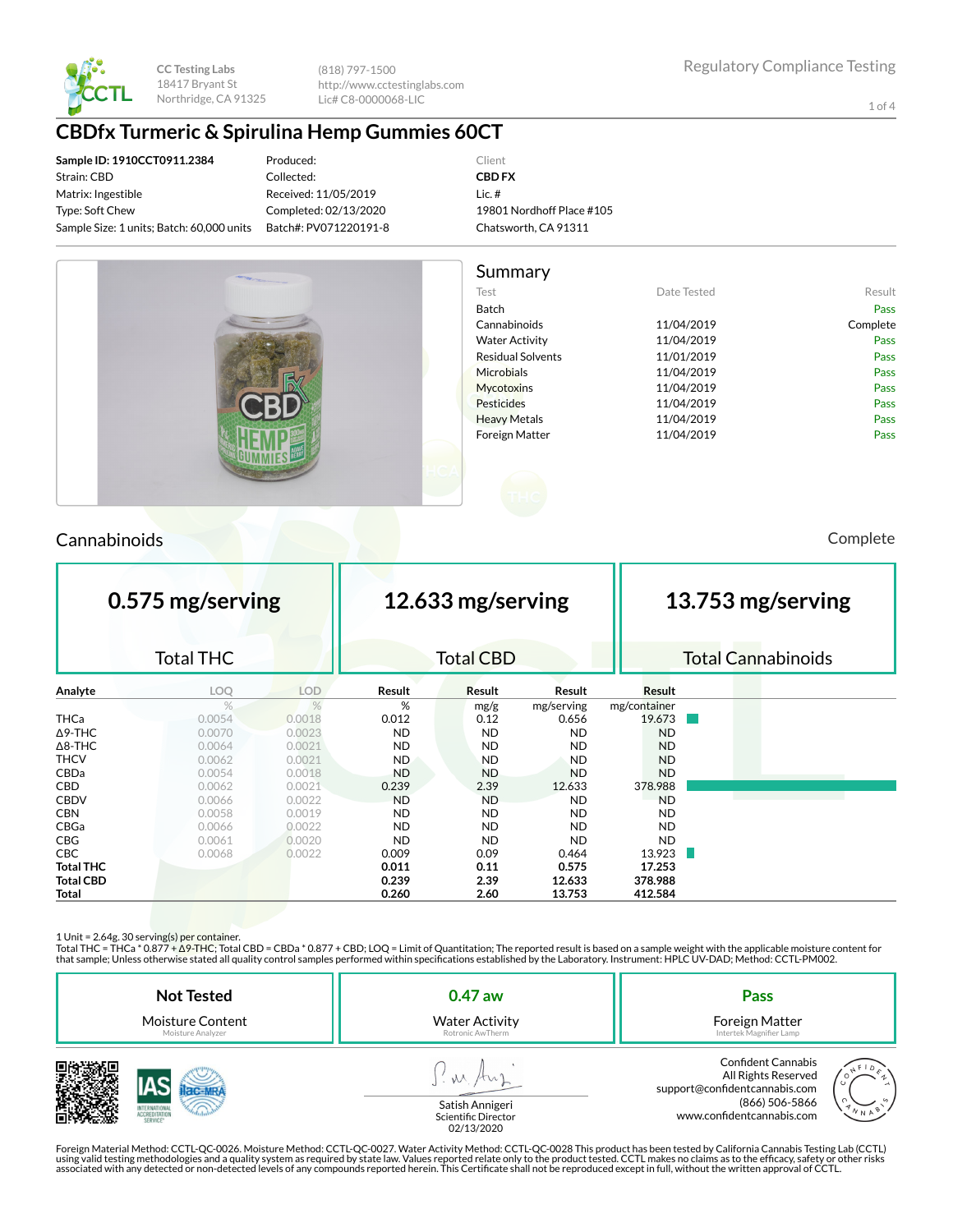

(818) 797-1500 http://www.cctestinglabs.com Lic# C8-0000068-LIC

2 of 4

## **CBDfx Turmeric & Spirulina Hemp Gummies 60CT**

| Sample ID: 1910CCT0911.2384               | Produced:             | Client                    |
|-------------------------------------------|-----------------------|---------------------------|
| Strain: CBD                               | Collected:            | <b>CBD FX</b>             |
| Matrix: Ingestible                        | Received: 11/05/2019  | $lic.$ #                  |
| Type: Soft Chew                           | Completed: 02/13/2020 | 19801 Nordhoff Place #105 |
| Sample Size: 1 units; Batch: 60,000 units | Batch#: PV071220191-8 | Chatsworth, CA 91311      |

#### Pesticides **Passage Contract Contract Contract Contract Contract Contract Contract Contract Contract Contract Contract Contract Contract Contract Contract Contract Contract Contract Contract Contract Contract Contract Cont**

| Analyte             | <b>LOD</b> | <b>LOO</b> | Limit          | Mass      | <b>Status</b> | Analyte                 | LOD       | LOO       | Limit          | Mass      | <b>Status</b> |
|---------------------|------------|------------|----------------|-----------|---------------|-------------------------|-----------|-----------|----------------|-----------|---------------|
|                     | $\mu$ g/g  | $\mu$ g/g  | $\mu$ g/g      | $\mu$ g/g |               |                         | $\mu$ g/g | $\mu$ g/g | $\mu$ g/g      | $\mu$ g/g |               |
| Abamectin           | 0.04       | 0.078      | 0.3            | <b>ND</b> | Pass          | Fludioxonil             | 0.02      | 0.078     | 30             | <b>ND</b> | Pass          |
| Acephate            | 0.005      | 0.078      | 5              | <b>ND</b> | Pass          | Hexythiazox             | 0.005     | 0.078     | 2              | <b>ND</b> | Pass          |
| Acequinocyl         | 0.04       | 0.078      | 4              | <b>ND</b> | Pass          | Imazalil                | 0.005     | 0.078     | 0.005          | <b>ND</b> | Pass          |
| Acetamiprid         | 0.005      | 0.078      | 5              | <b>ND</b> | Pass          | Imidacloprid            | 0.005     | 0.078     | 3              | <b>ND</b> | Pass          |
| Aldicarb            | 0.005      | 0.078      | 0.005          | <b>ND</b> | Pass          | <b>Kresoxim Methyl</b>  | 0.005     | 0.078     | 1              | <b>ND</b> | Pass          |
| Azoxystrobin        | 0.02       | 0.078      | 40             | <b>ND</b> | Pass          | Malathion               | 0.039     | 0.078     | 5              | <b>ND</b> | Pass          |
| <b>Bifenazate</b>   | 0.005      | 0.078      | 5              | <b>ND</b> | Pass          | Metalaxyl               | 0.005     | 0.078     | 15             | <b>ND</b> | Pass          |
| <b>Bifenthrin</b>   | 0.01       | 0.078      | 0.5            | <b>ND</b> | Pass          | Methiocarb              | 0.005     | 0.078     | 0.005          | <b>ND</b> | Pass          |
| <b>Boscalid</b>     | 0.005      | 0.078      | 10             | <b>ND</b> | Pass          | Methomyl                | 0.005     | 0.078     | 0.1            | <b>ND</b> | Pass          |
| Captan              | 0.3        | 0.4        | 5              | <b>ND</b> | Pass          | Methyl Parathion        | 0.02      | 0.078     | 0.02           | <b>ND</b> | Pass          |
| Carbaryl            | 0.005      | 0.078      | 0.5            | <b>ND</b> | Pass          | <b>Mevinphos</b>        | 0.005     | 0.078     | 0.005          | <b>ND</b> | Pass          |
| Carbofuran          | 0.005      | 0.078      | 0.005          | <b>ND</b> | Pass          | Myclobutanil            | 0.005     | 0.078     | 9              | <b>ND</b> | Pass          |
| Chlorantraniliprole | 0.005      | 0.078      | 40             | <b>ND</b> | Pass          | Naled                   | 0.005     | 0.078     | 0.5            | <b>ND</b> | Pass          |
| Chlordane           | 0.005      | 0.078      | 0.005          | <b>ND</b> | Pass          | Oxamyl                  | 0.005     | 0.078     | 0.2            | <b>ND</b> | Pass          |
| Chlorfenapyr        | 0.01       | 0.078      | 0.01           | <b>ND</b> | Pass          | Paclobutrazol           | 0.005     | 0.078     | 0.005          | <b>ND</b> | Pass          |
| Chlorpyrifos        | 0.02       | 0.078      | 0.02           | <b>ND</b> | Pass          | Pentachloronitrobenzene | 0.005     | 0.078     | 0.2            | <b>ND</b> | Pass          |
| Clofentezine        | 0.005      | 0.078      | 0.5            | <b>ND</b> | Pass          | Permethrin              | 0.02      | 0.078     | 20             | <b>ND</b> | Pass          |
| Coumaphos           | 0.01       | 0.078      | 0.01           | <b>ND</b> | Pass          | Phosmet                 | 0.005     | 0.078     | 0.2            | <b>ND</b> | Pass          |
| Cyfluthrin          | 0.3        | 0.6        | 1              | <b>ND</b> | Pass          | Piperonyl Butoxide      | 0.005     | 0.078     | 8              | <b>ND</b> | Pass          |
| Cypermethrin        | 0.15       | 0.3        | $\overline{1}$ | <b>ND</b> | Pass          | Prallethrin             | 0.03      | 0.078     | 0.4            | <b>ND</b> | Pass          |
| Daminozide          | 0.036      | 0.078      | 0.036          | <b>ND</b> | Pass          | Propiconazole           | 0.005     | 0.078     | 20             | <b>ND</b> | Pass          |
| <b>DDVP</b>         | 0.039      | 0.078      | 0.039          | <b>ND</b> | Pass          | Propoxur                | 0.005     | 0.078     | 0.005          | <b>ND</b> | Pass          |
| Diazinon            | 0.005      | 0.078      | 0.2            | <b>ND</b> | Pass          | Pyrethrins              | 0.05      | 0.1       | 1              | <b>ND</b> | Pass          |
| Dimethoate          | 0.005      | 0.078      | 0.005          | <b>ND</b> | Pass          | Pyridaben               | 0.005     | 0.078     | 3              | <b>ND</b> | Pass          |
| Dimethomorph        | 0.078      | 0.313      | 20             | <b>ND</b> | Pass          | Spinetoram              | 0.005     | 0.078     | 3              | <b>ND</b> | Pass          |
| Ethoprophos         | 0.005      | 0.078      | 0.005          | <b>ND</b> | Pass          | Spinosad                | 0.005     | 0.078     | 3              | <b>ND</b> | Pass          |
| Etofenprox          | 0.005      | 0.078      | 0.005          | <b>ND</b> | Pass          | Spiromesifen            | 0.005     | 0.078     | 12             | <b>ND</b> | Pass          |
| Etoxazole           | 0.005      | 0.078      | 1.5            | <b>ND</b> | Pass          | Spirotetramat           | 0.005     | 0.078     | 13             | <b>ND</b> | Pass          |
| Fenhexamid          | 0.015      | 0.078      | 10             | <b>ND</b> | Pass          | Spiroxamine             | 0.005     | 0.078     | 0.005          | <b>ND</b> | Pass          |
| Fenoxycarb          | 0.005      | 0.078      | 0.005          | <b>ND</b> | Pass          | Tebuconazole            | 0.005     | 0.078     | $\overline{2}$ | <b>ND</b> | Pass          |
| Fenpyroximate       | 0.005      | 0.078      | $\overline{2}$ | <b>ND</b> | Pass          | Thiacloprid             | 0.005     | 0.078     | 0.005          | <b>ND</b> | Pass          |
| Fipronil            | 0.005      | 0.078      | 0.005          | <b>ND</b> | Pass          | Thiamethoxam            | 0.005     | 0.078     | 4.5            | <b>ND</b> | Pass          |
| Flonicamid          | 0.005      | 0.078      | 2              | <b>ND</b> | Pass          | Trifloxystrobin         | 0.005     | 0.078     | 30             | <b>ND</b> | Pass          |

Date Tested: 11/04/2019

LOQ = Limit of Quantitation; Unless otherwise stated all quality control samples performed within specifications established by the Laboratory. Instrument: LC/MS, GC/MS;<br>Method: CCTL-PM020 (LC/MS), CCTL-PM030 (GC/MS).



**W** 

Confident Cannabis All Rights Reserved support@confidentcannabis.com (866) 506-5866 www.confidentcannabis.com



Satish Annigeri Scientific Director 02/13/2020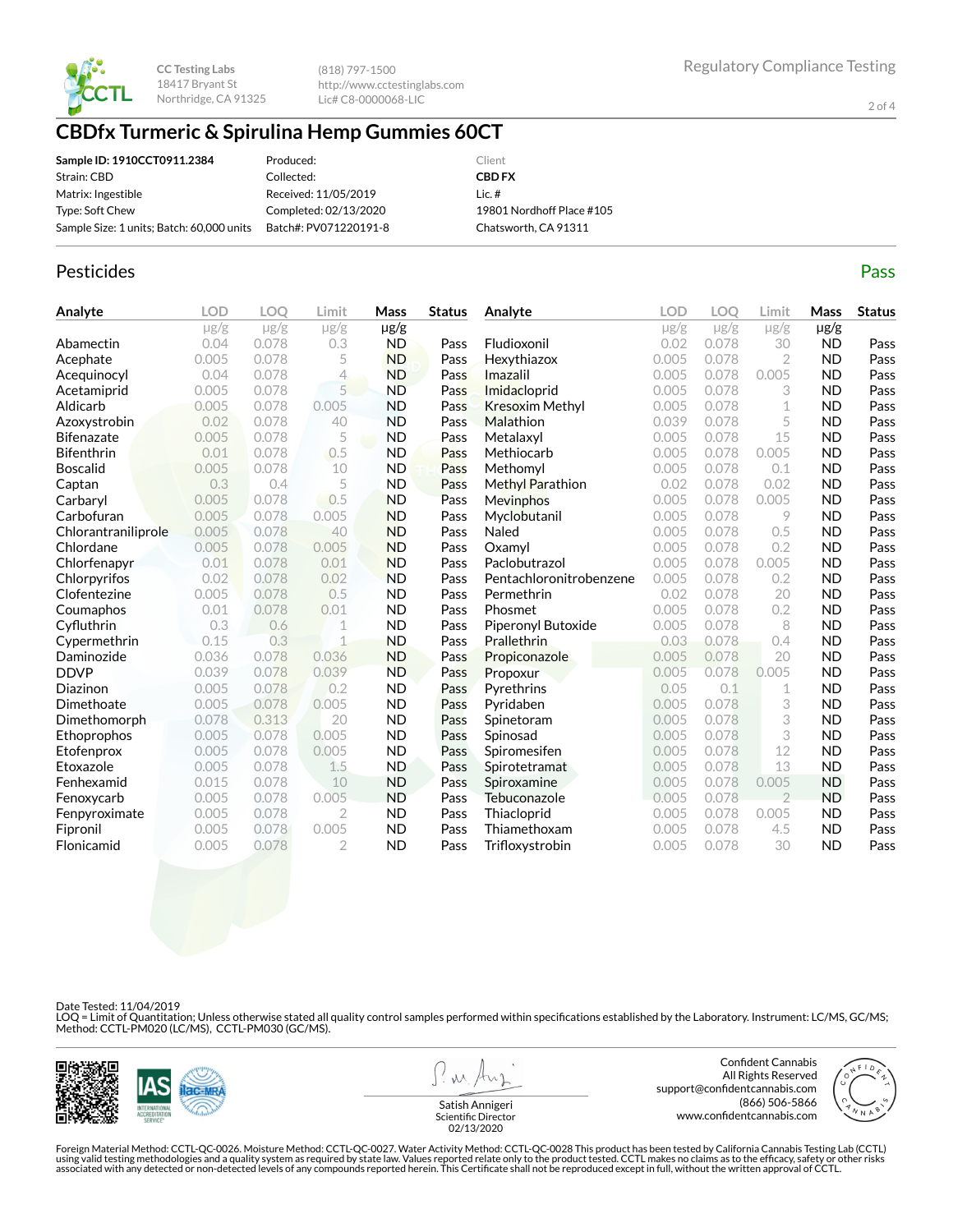

(818) 797-1500 http://www.cctestinglabs.com Lic# C8-0000068-LIC

3 of 4

## **CBDfx Turmeric & Spirulina Hemp Gummies 60CT**

| Sample ID: 1910CCT0911.2384               | Produced:             | Client                    |
|-------------------------------------------|-----------------------|---------------------------|
| Strain: CBD                               | Collected:            | <b>CBD FX</b>             |
| Matrix: Ingestible                        | Received: 11/05/2019  | Lic. $#$                  |
| Type: Soft Chew                           | Completed: 02/13/2020 | 19801 Nordhoff Place #105 |
| Sample Size: 1 units; Batch: 60,000 units | Batch#: PV071220191-8 | Chatsworth, CA 91311      |

#### Microbials Pass

| Analyte                       | Result             | Status |
|-------------------------------|--------------------|--------|
| Shiga toxin-producing E. Coli | Not Detected in 1g | Pass   |
| Salmonella                    | Not Detected in 1g | Pass   |



#### Date Tested: 11/04/2019

TNTC = Too Numerous to Count; Unless otherwise stated all quality control samples performed within specifications established by the Laboratory. Instrument: qPCR; Method: CCTL-QC-0010, CCTL-QC-0011, CCTL-QC-0012.

| <b>Mycotoxins</b>       |                      |        |       |              | <b>Pass</b>   |
|-------------------------|----------------------|--------|-------|--------------|---------------|
| Analyte                 | LOD                  | LOQ    | Limit | <b>Units</b> | <b>Status</b> |
|                         | $\mu$ g/ $\text{kg}$ | µg/kg  | µg/kg | µg/kg        |               |
| <b>B1</b>               | 0.0049               | 0.0098 | 20    | ND           | Pass          |
| <b>B2</b>               | 0.0049               | 0.0098 | 20    | ND.          | Pass          |
| G1                      | 0.0049               | 0.0098 | 20    | ND.          | Pass          |
| G <sub>2</sub>          | 0.0049               | 0.0098 | 20    | <b>ND</b>    | Pass          |
| <b>Total Aflatoxins</b> | 0.0049               | 0.0098 | 20    | <b>ND</b>    | Pass          |
| Ochratoxin A            | 0.0049               | 0.039  | 20    | <b>ND</b>    | Pass          |

#### Date Tested: 11/04/2019

LOQ = Limit of Quantitation; Unless otherwise stated all quality control samples performed within specifications established by the Laboratory. Instrument: LC/MS; Method:<br>CCTL-PM020.

| <b>Heavy Metals</b> |             |            |           |              | <b>Pass</b>   |
|---------------------|-------------|------------|-----------|--------------|---------------|
| Analyte             | <b>LOD</b>  | <b>LOO</b> | Limit     | <b>Units</b> | <b>Status</b> |
|                     | $\mu$ g/g   | $\mu$ g/g  | $\mu$ g/g | $\mu$ g/g    |               |
| Arsenic             | 0.0000218   | 0.00006606 | 1.5       | 0.007471623  | Pass          |
| Cadmium             | 0.000008009 | 0.00002427 | 0.5       | 0.002337099  | Pass          |
| Lead                | 0.000004141 | 0.00001255 | 0.5       | 0.070856993  | Pass          |
| Mercury             | 0.000002323 | 0.00000704 | 3         | 0.000185422  | Pass          |

Date Tested: 11/04/2019

LOQ = Limit of Quantitation; Unless otherwise stated all quality control samples performed within specifications established by the Laboratory. Instrument: ICP-MS; Method: CCTL-PM005.



 $\lambda$ 

Confident Cannabis All Rights Reserved support@confidentcannabis.com (866) 506-5866 www.confidentcannabis.com



Satish Annigeri Scientific Director 02/13/2020